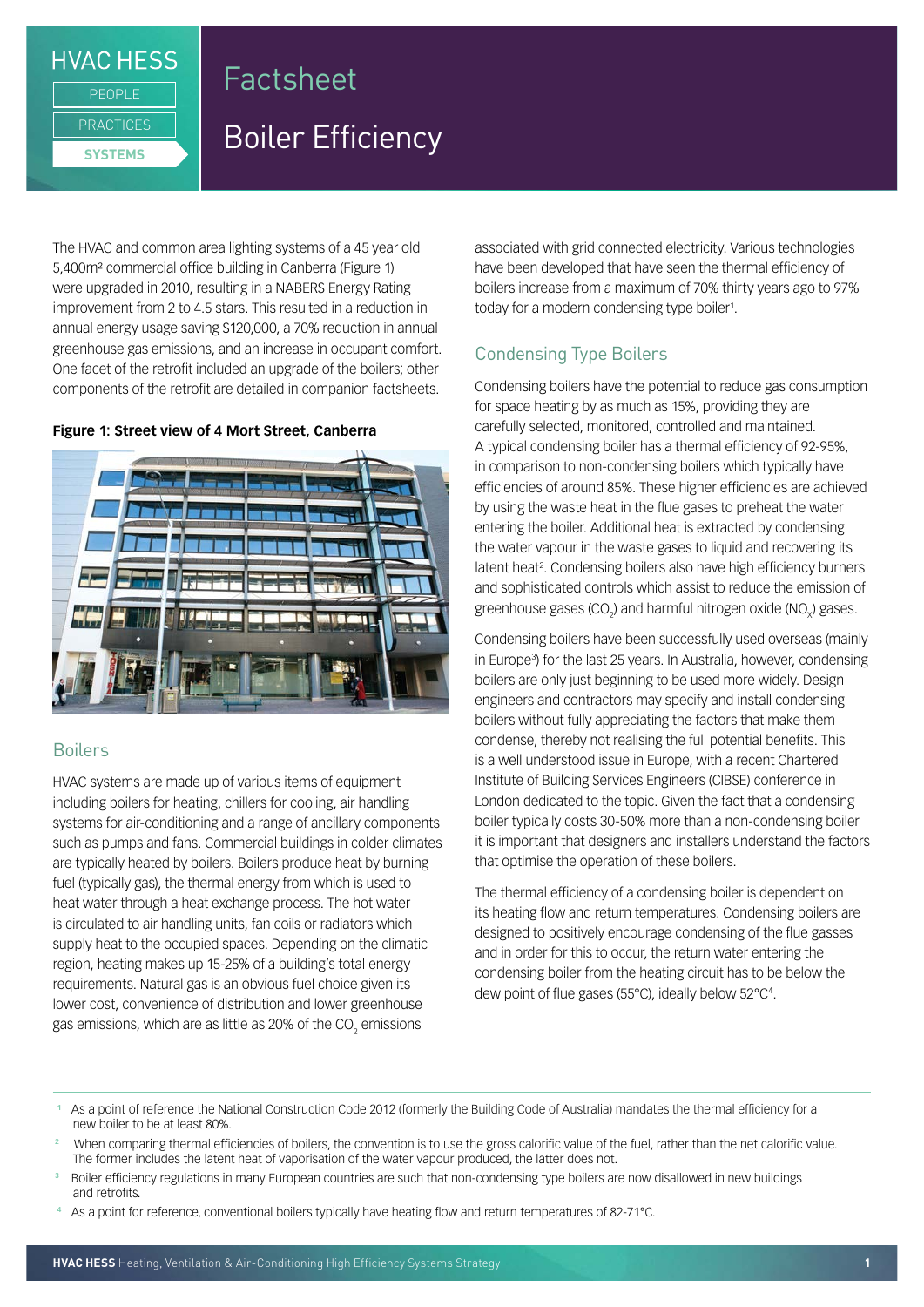Figure 2 shows typical performance curves of a condensing boiler and how the efficiency of a condensing boiler falls fairly steeply with rising return temperature, up to about 55°C, at which point no condensation occurs and the boiler only performs marginally better than a conventional boiler beyond this return temperature.





## Boiler Sequencing

Flue Gas Exit Temp

Typical office buildings will have a seasonal heating demand profile similar to the one in Figure 3 where a large majority of heating demand only uses a small proportion of the maximum boiler capacity. Therefore, correct boiler sequencing is necessary to operate the boilers efficiently.

Dew Point

Boiler sequencing involves the correct staging of a number of boilers working in combination to deliver optimal performance. The lead unit would generally be a condensing type boiler which will operate in condensing mode for the majority of the year. If the heat exchangers are sized for conventional flow (82°C) and return (71°C) water temperatures at maximum capacity, they can be operated during low load conditions with the flow and return temperatures reduced, to enable condensing conditions at the boiler. As the heating load increases (during colder weather and/ or early morning warm up), the boiler flow temperature can be automatically increased by the building management system (BMS) and if the heating demand is such that the condensing boiler has reached its full capacity with flow temperature at around 82°C, other condensing or non-condensing type boilers can be sequenced. Such an arrangement is referred to as lead-lag operation and the condensing boiler will always operate as the lead unit with the others providing reserve capacity.

Although having all boilers of the condensing type will be more efficient, the return on investment may not be sufficient as the condensing type lag boilers are unlikely to deliver the energy savings required to offset the extra capital expense given that they are operational for such short periods of the year.

When retrofitting condensing boilers to existing heating systems it is likely that the existing heat exchangers will be somewhat oversized for the required duties, given traditional oversizing of systems and improvement to the thermal performance of the systems and the building façade over time. Under such circumstances the best design option is often to install a condensing boiler as the lead boiler, to schedule the heating flow temperature upwards as demand increases and then to sequence the conventional boilers.

#### **Figure 3: Boiler load profile for 4 Mort Street Canberra**



#### **Boiler Load (kW)**

For small applications (where heating demand does not exceed around 600kW), it may prove cost effective to use a modular boiler arrangement with all condensing type boilers. Some manufacturers offer these types of products including modularised heating pipe headers and flues. The simplicity along with improved space and energy efficiencies of such units can make them more cost effective than the alternative options required for a mixed arrangement. As shown in Figure 4, a modular triple condensing boiler arrangement was installed at 4 Mort Street, Canberra.

The building's BMS and its correct programming are integral to the proper functioning of condensing boilers. Poor outcomes result when engineers specify condensing boilers without including an appropriate controls strategy in the BMS for achieving condensing conditions whenever possible.

 **5** Source: Building Research Establishment, Department of the Environment, UK.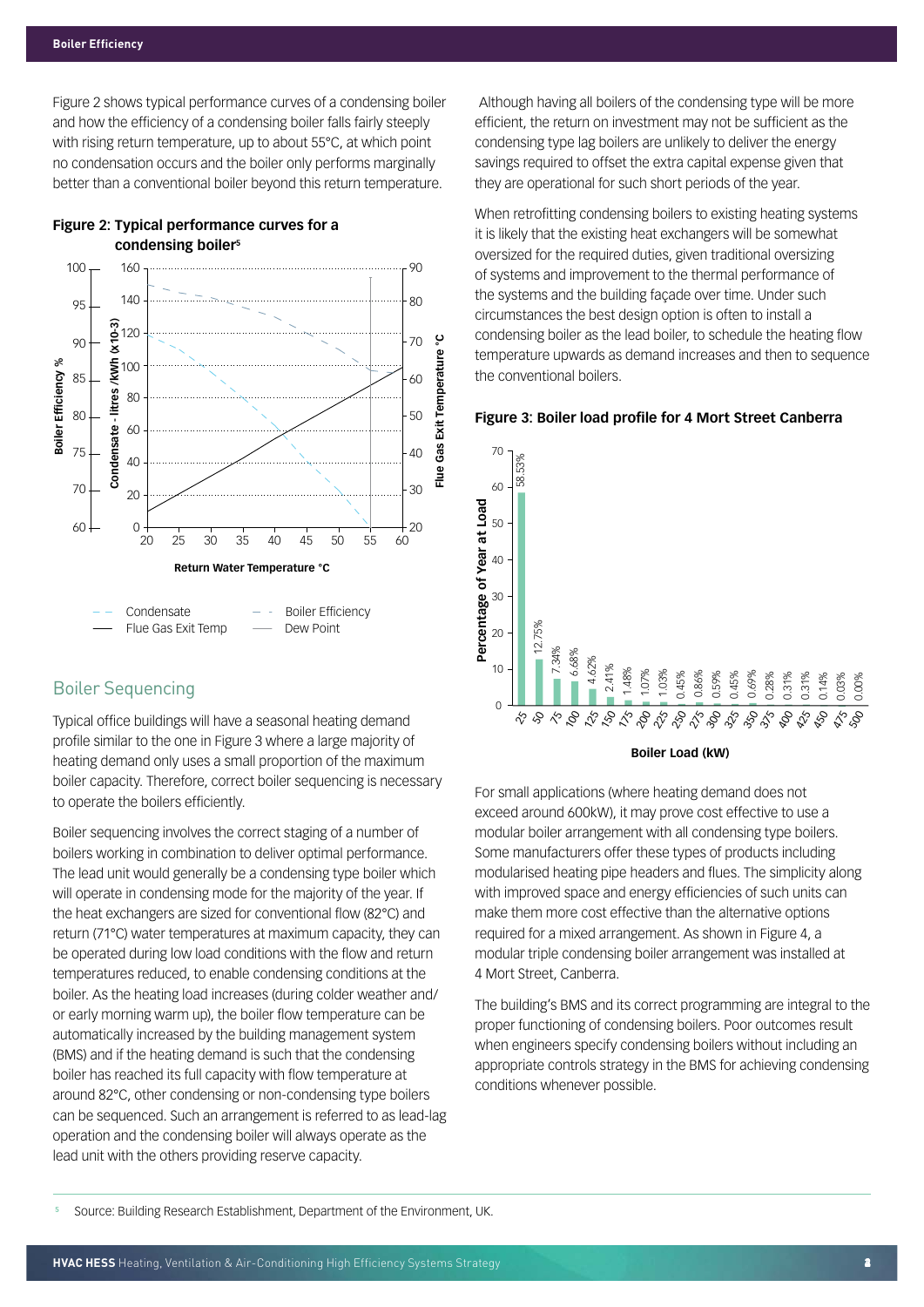## **Figure 4: Modular condensing boiler arrangement installed at 4 Mort Street, Canberra**



## Other Factors to Consider

#### Flues

Condensate from condensing boilers contains carbonic acid (H<sub>2</sub>CO<sub>3</sub>) which has a pH of 3. Significant condensation occurs in condensing boiler flues when operating under optimal conditions, therefore it is important that the flues are made from acid resistant materials such as stainless steel or high temperature plastics.

The integrity of flue joints is also important. Where spigot/socket type joints are used, the sockets must face upwards. Horizontal flue joints must either be flanged/gasketed or have generous overlapping spigots/sockets with a high temperature silicone sealant applied where appropriate.

The flue discharge from a condensing boiler has very little residual thermal energy and appears as a plume of vapour. The plume, although harmless, will be visible and may cause aesthetic issues to occupants of the building, neighbouring properties, or passersby.

### Condensate Removal

Copper, cast iron and lead drainage piping are commonly found in old buildings. Acidic condensate from a boiler and flue must not be drained through these types of piping as it will corrode the materials over time. In commercial boiler installations, condensate should be neutralised prior to connection to drainage<sup>6</sup>. Manufacturer supplied acid neutraliser kits need to be replaced periodically. These ongoing maintenance requirements need to be included in operating and maintenance manuals, as expensive remedial work may be required to copper or cast iron sewer pipes

### if replacement is overlooked.

#### System Cleanliness

When retrofitting condensing boilers (or any modern boiler with compact heat exchange passages) to an existing heating system, it is essential for the system to be thoroughly flushed and water treatment chemicals added. If the existing system is extensive like in a hospital or a campus type establishment, it is advisable to install a good quality dirt separator in addition to conventional strainers in order to effectively remove high quantities of finely dispersed debris typically found in these systems. Such debris, if not removed, can block the fine heat transfer passages in modern boilers.

### Back End Corrosion in Non Condensing Boilers

Condensing boilers have heat exchangers made out of materials that withstand acidic condensate. If conventional boilers are used with return water temperatures below 55°C for prolonged periods, they will eventually suffer from corrosion and premature failure due to acidic condensate attacking the heat exchangers. This is termed 'boiler back end corrosion'. The replacement cost of the boiler will far exceed any energy cost savings associated with running the conventional boiler in condensing conditions. When conventional boilers are operated in conjunction with condensing boilers, it is important the return water temperature to the conventional boilers is always maintained above 58°C, or in accordance with manufacturer's instructions.

#### Quality of Boiler and Boiler Maintenance

It is important to assess the build quality and service provision of the condensing boiler. The quality of the secondary heat exchanger is important because it has to withstand corrosion. It is important that units are installed and commissioned strictly in accordance with the manufacturer's instructions and maintained as recommended by competent contractors with the necessary specialist knowledge. Unless the owner and the designer give consideration to these factors, it is unlikely that the condensing boiler will deliver a good return on investment.

## 4 Mort St Retrofit

The heating plant installed at 4 Mort Street consists of three 150 kW condensing boilers. The boilers were supplied by the manufacturer as a modular unit ready for site assembly, complete with primary circulators, header pipework and acid neutraliser kits.

Since the heat output requirement was relatively small (450 kW) it was decided to have all boilers of the condensing type rather than to have a condensing boiler as the lead unit supplemented with conventional boilers. The arrangement used was more compact and cost effective for the relatively small duty required.

This may be a local authority requirement in order to avoid trade waste charges.